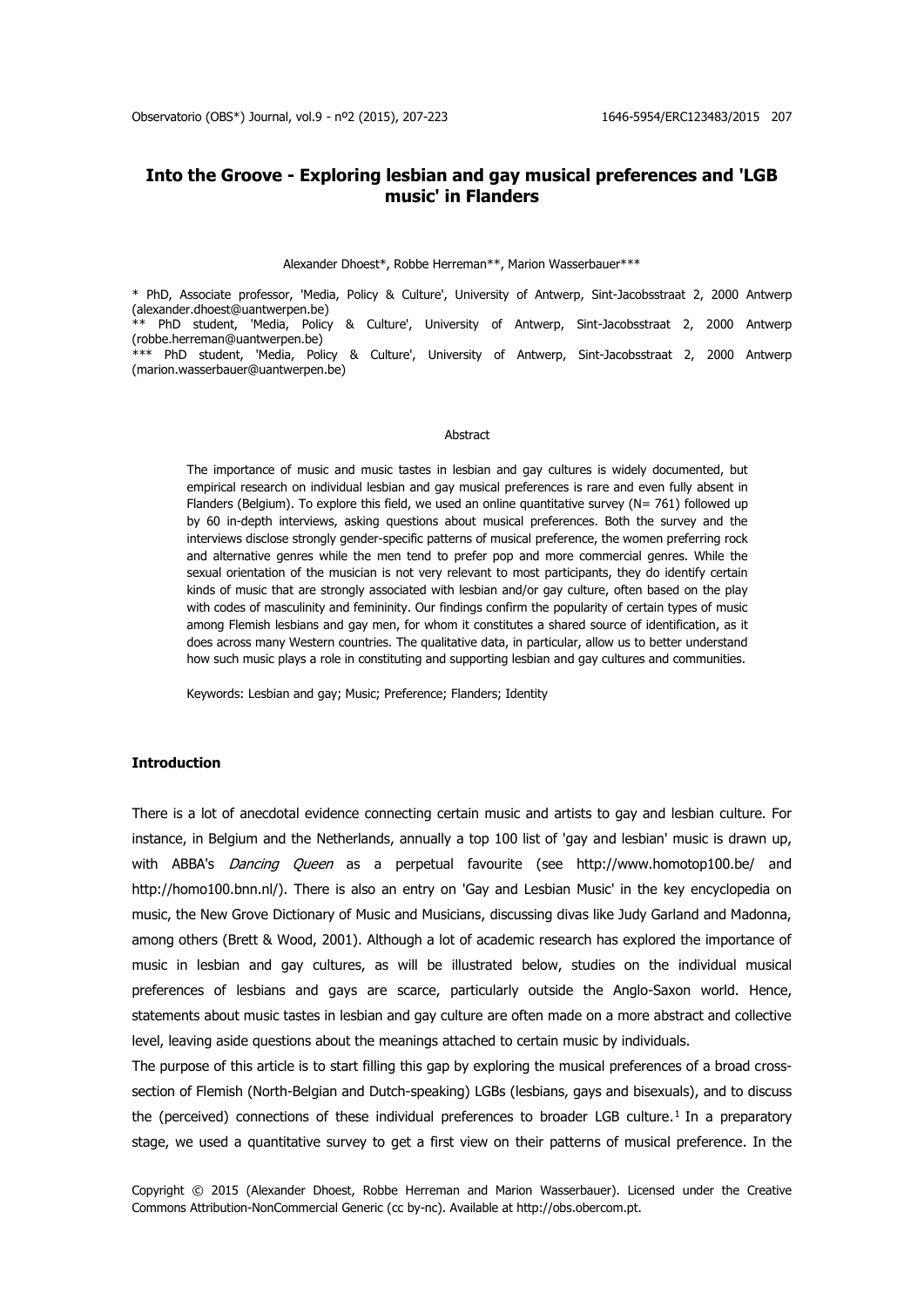main stage of the project, based on in-depth interviews, the connections between these musical preferences, gender and sexuality were explored. Two issues, in particular, were discussed in-depth in order to better understand the reasons for certain music preferences and the specific LGB meanings attached to this music: the importance of the musicians' sexual orientation (music by lesbians and gays); and the importance of music associated with lesbians and gays (music perceived as lesbian and gay). By exploring these issues, we aimed to get a better view on the ways in which gay and lesbian cultures and communities are constructed and supported through music.

Our analysis focuses on contemporary musical preferences, but before we start, it is necessary to review the literature in order to better understand the connections between music, music tastes, and lesbian and gay cultures. As the literature on lesbian and gay culture in Belgium is extremely limited and hardly makes any reference to music at all, we start by discussing the more established Anglo-American literature on this topic.

### **Music and the constitution of lesbian and gay cultures**

Music has consistently been important in the construction and evolution of Western lesbian and gay cultures. These "collectivities of lesbian and gay life organized around erotic identity" (Irvine, 1994) started to develop at the end of the 19<sup>th</sup> century in several larger American and European cities (d'Emilio, 1983; Chauncey, 1994). Over the years, subcultural meeting places gave way to lesbian and gay bars. This 'scene' expanded remarkably from the 1960s onwards with the development of the lesbian and gay movement and often made a distinction based on sex, leading to separate lesbian and gay cultures (e.g. Davis & Lapovsky Kennedy, 1986; Haslop et al., 1998; Jennings, 2006; Moore, 2001). Hellinck (2004, 2007), one of the few historians writing about LGB culture in Belgium, comes to similar conclusions.

Music contributed to the evolution of lesbian and gay cultures on several levels. Both a powerful and expressive everyday medium and part of a sophisticated system of subcultural meanings (Chauncey, 1994; Davis & Lapovsky Kennedy, 1986), it not only provided means to meet other lesbians and gays, whether on the streets, in public or private meeting places, but it also contributed to the creation of a sense of belonging to a community and the construction of lesbian and gay identities (e.g. Chauncey, 1994; Taylor, 2012). Indeed, several scholars in the emerging lesbian and gay or queer subfield of musicology and popular music studies have written about the polysemic nature of music and the possibility to read it from different perspectives, including lesbian or gay ones (Brett et al., 1994; Taylor, 2012; Whiteley & Rycenga, 2006). These readings disclose the existence and importance of shared codes associated with lesbians and gays, which Irvine (1994) considers a significant component in talking about 'lesbian and gay cultures'.

In these lesbian and gay reading processes, various components can be taken into account. For instance, the sexual orientation of the artist can give music a gay or lesbian meaning to knowing audiences (Chauncey, 1994; Lareau, 2005; Valentine, 1995). Subcultural and often gender-related codes also play a crucial role in such processes of 'decoding' lesbian and gay culture. Camp is a prime example in this respect, as a set of 'effeminate' subcultural codes, shared especially by gay men. Camp can be considered as a sensibility, connected to gay culture and characterized by a predilection for style for style's sake (Dyer, 2002) and 'failed taste' (Ross, 2002). According to Booth (2002), camp bespeaks a commitment to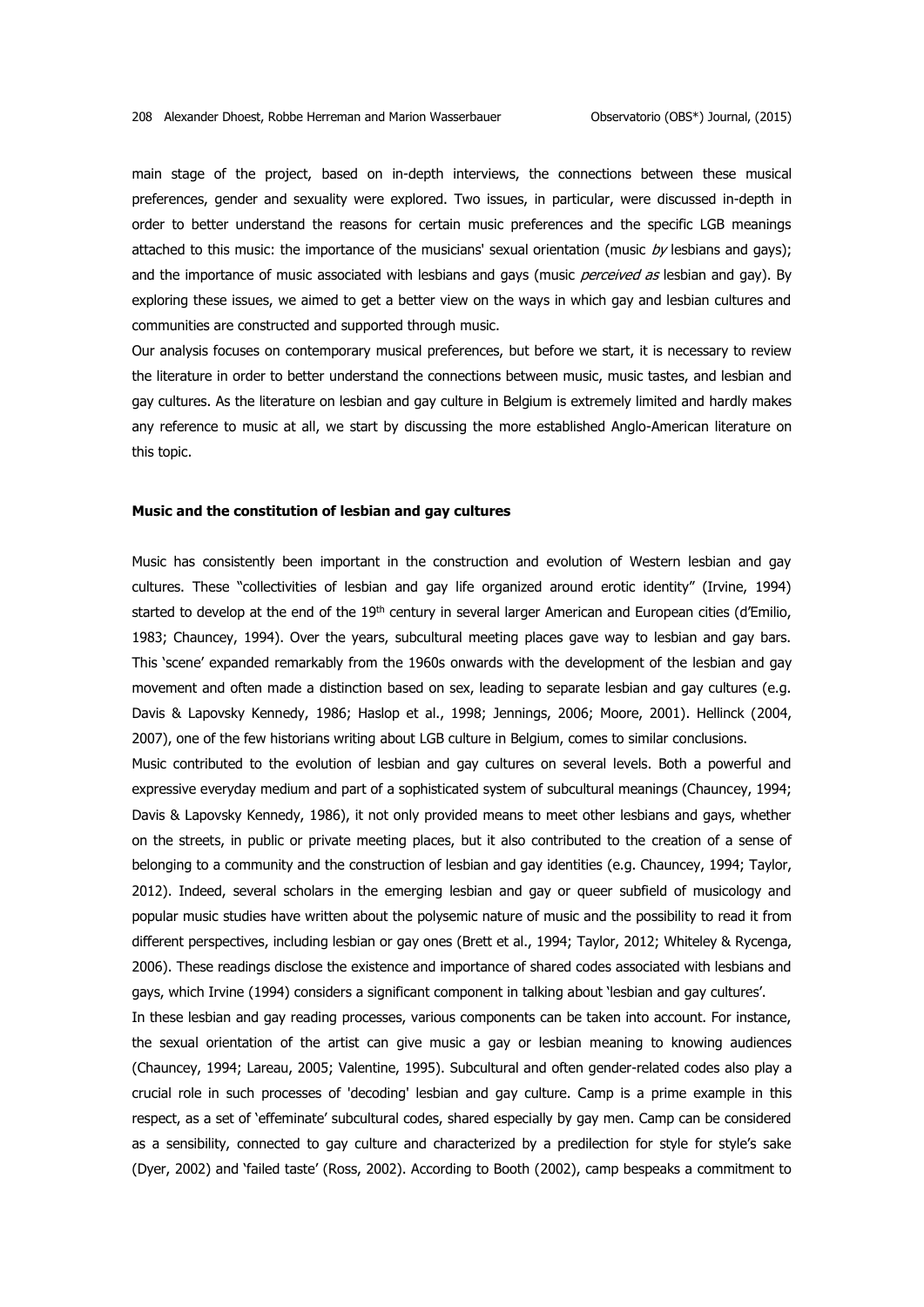the marginal, that is "the traditionally feminine, which camp parodies in an exhibition of stylised effeminacy" (p. 69). Several 'gay icons', like Judy Garland (before gay liberation in the late 1960s) or, more recently, Lady Gaga are associated with camp (Cohan, 2005; Jennex, 2013). Some of them, mostly women, are also known as divas: spectacular strong personae with a performative extravagance (Farmer, 2005). In a musical context, camp can be identified not only at the level of the performer and their stage performance; it is also audible through lyrics and musical execution. According to Jarman-Ivens (2009), three auditive criteria play a role in musical camp: exaggeration, flamboyance and playfulness.

While camp taste and diva worship are mostly linked to gay culture, lesbian culture is more likely to be associated with women's music. This genre came up in the 1960s and is defined originally as "music by women, for women about women and financially controlled by women" (Lont, 1992, p. 242). Women's music consists of a plethora of genres and styles (Rodnitzky, 1999), but historically 'alternative' genres like punk, folk and rock have been more prevalent than others (Whiteley, 2000). Again, gender codes come into play, as some of these genres have been perceived as 'masculine', especially in relation to their so called opposite, namely commercial and mainstream popular music (Bayton, 1992, p. 52; Frith & McRobbie, 1978). According to Biddle & Jarman-Ivens (2007, 1-20) both musical (e.g. the sound) and non-musical codes (e.g. the performance) are at work in the gendering of this music.

The gay and lesbian movement paved the way for these gay and lesbian 'scenes' to expand and become more visible. From the 1960s onwards more bars, clubs, discos and other meeting places for gay men and women were founded, where older shared codes were given new meanings. For instance, as argued by Dyer (1998), disco had its roots in capitalism, but its musical and ideological characteristics are linked to gay culture: "It is a 'contrary' use of what the dominant culture provides, it is important in forming a gay identity, and it has subversive as well as reactionary implications" (p. 410). Although dance music has evolved drastically since then, it does remain particularly important for contemporary gay audiences. For instance, the ethnographic studies of both Amico (2001) and Buckland (2002) demonstrate that dance music can be one of the necessary factors in the making of a male 'queer world'.

From the 1990s onwards, LGB culture has become even more visible in mainstream media and music. In the process, many of the subcultural codes discussed above have gained widespread recognition, such as camp in the context of the Eurovision Song Contest (Lemish, 2004; Singleton et al., 2007). Scholars have continued to explore the connection of certain music to LGB culture. For instance, research on contemporary musicians like Madonna, Lady Gaga, and kd lang demonstrates the importance of certain artists in lesbian and gay culture as well as in the identity formation and self-acceptance of LGBs, not least because they openly and purposefully explore their sexuality, stand up for LGBT rights, and incorporate diverse forms of femininity and masculinity in their work and performance (Clifton, 2004; Fouz-Hernandez & Jarman-Ivens, 2004; Horn, 2012; Kourtova, 2012; Leibetseder, 2012; Valentine 1995).

While the above account shows that much has been written about the importance of music in lesbian and gay culture, most of this research focuses on Anglo-Saxon cultures, which is why our focus on Flanders, where the authors live and work, offers a novel perspective. Although Flanders (and Belgium more generally) is one of the international forerunners in terms of LGBT rights and legislation (Borghs & Eeckhout, 2010), its lively LGBT culture has hardly been studied to date. Hence, the first aim of this paper is to explore the importance of music in lesbian and gay culture in the Flemish context.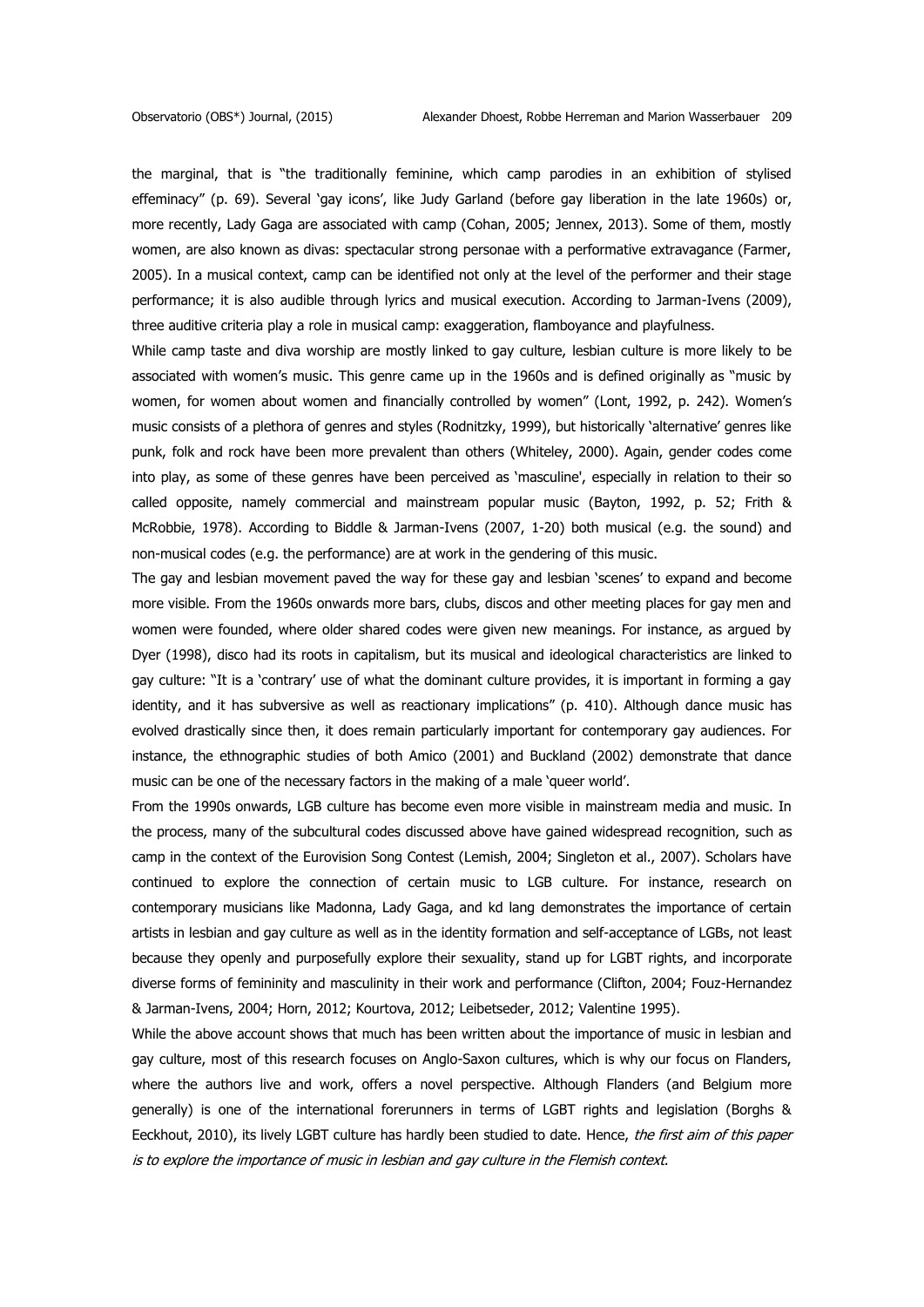Moreover, a lot of the Anglo-Saxon literature focuses on the collective consumption and appreciation of music in lesbian and gay cultures, whether in bars or discos or events organized by the lesbian and gay movement. Few studies have also taken individual musical tastes or experiences into account, with some exceptions such as Valentine (1995) on the consumption of music by the lesbian artist kd lang by lesbian fans, and Lemish (2004) and Singleton et al. (2007) on the meaning of the Eurovision Song Contest for gay fans. More recently, several scholars have researched pop phenomenon Lady Gaga and her influence on gay and lesbian individuals (Jennex 2013) and communities (Jang & Lee 2014). While these authors started from a specific musician or event, there is virtually no research exploring broader musical preferences in relation to sexual orientation. Hence, the second aim of this paper is to empirically explore individual music preferences among LGBs, and the specific LGB meanings attached to this music. In this analysis, we follow the example of similar (popular) music research relating musical preferences to other social categorizations such as class (e.g. Katz-Gerro, 1999; Mark, 1998; Van Eijck, 2001), age (Hargreaves and North, 1999; Hepper and Shahidullah, 1994), and gender (Christensen & Peterson, 1988; Colley, 2008).

### **Methodology**

While the focus in most of the research mentioned above lies on the past, our research is firmly situated in the present and aims to explore contemporary musical preferences of lesbians and gays. Before we proceed, however, a few notes on terminology are indispensable. First, although we used the term 'lesbian and gay' in our overview of literature, in our own research we will use the term LGB (Lesbian, Gay and Bisexual) as a translation of 'holebi', the acronym currently most used in Flanders. We will not use the more inclusive terms 'LGBT', because (to our knowledge) no trans\* individuals participated in the research, or 'queer', which is hardly used in Flanders (Eeckhout, 2011).

Second, we also need to reflect on the terms 'taste' and 'preference'. Both are seen as an affective evaluation (Rentfrow & McDonald, 2010), but while 'musical preference' mostly refers to a short term commitment (Abeles & Chung, 1996), 'musical taste is generally considered as the overall patterning of an individual's preferences over long time periods' (Hargreaves et al., 2006, p. 135). In the results section of this paper we will use the term 'musical preference', as our empirical focus is on current rather than long term evaluations. For this purpose, we draw on a definition by Lamont & Greasley (2009), but add two terms: genre and musicians. Our concept of 'musical preference' therefore refers to the music, whether style, genre, piece or musicians that people like and choose to listen to at any given moment and in time. Through analysis of individual musical preferences we will attempt to obtain a clearer view on shared musical preferences, which we consider as indicative of the lesbian and gay musical cultures discussed in the literature review.

As mentioned above, a lot of the existing literature in this field deals with particular genres, styles or artists. In our research, we used a more open, exploratory approach to chart broader patterns of musical preference. Hence, our first research question was: What characterizes the musical preferences of contemporary Flemish LGBs? To answer this question, we used an online survey, a method which is particularly suited to study LGBs because it offers a low-threshold, anonymous, familiar way to quickly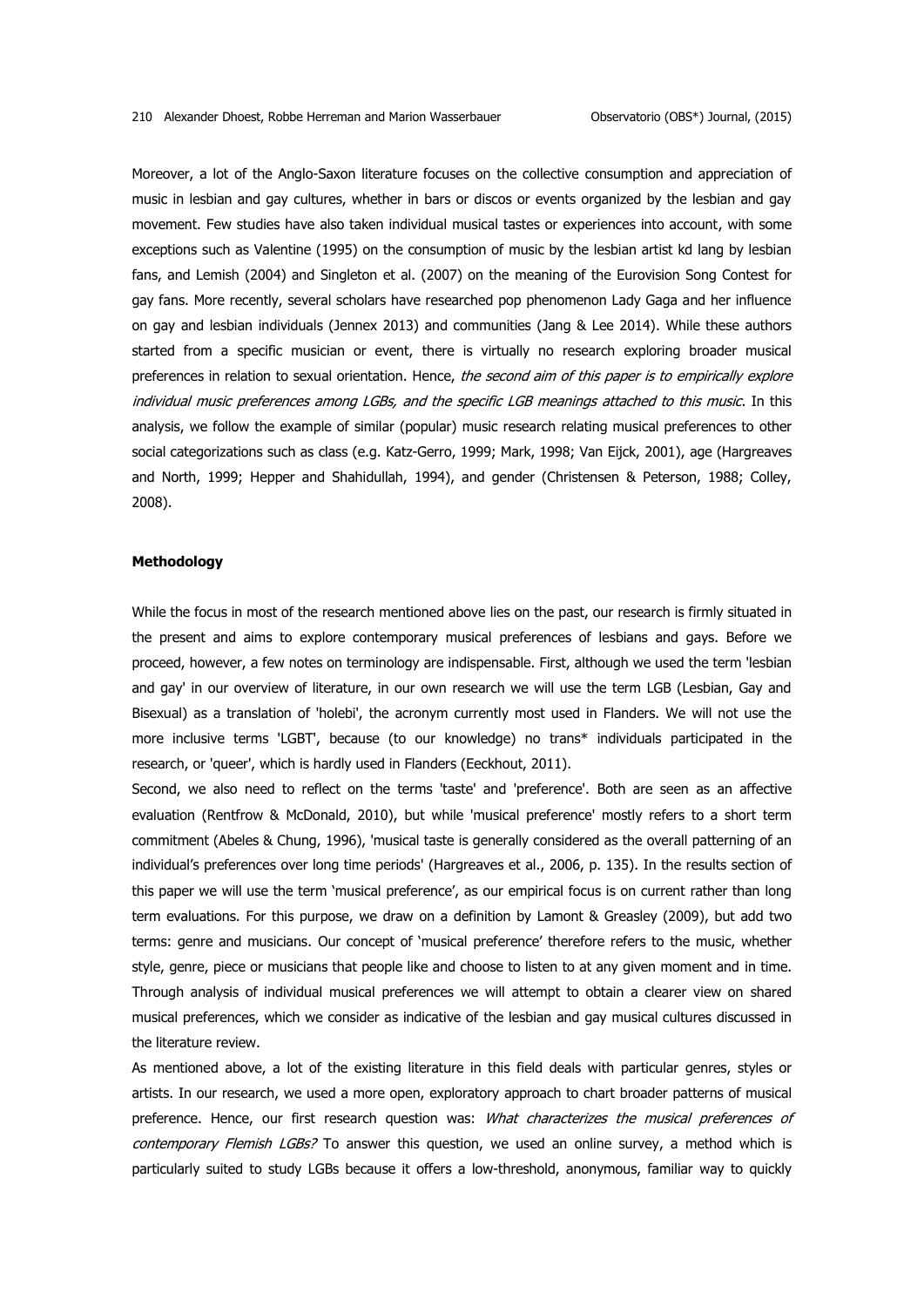reach a large group of participants (Dewaele, 2008). To avoid a lack of diversity in the sample —which in LGB research tends to be predominantly constituted of white, well-educated, upper middle class men (Sandfort, 2000)— we used a diverse range of recruiting channels.<sup>2</sup> This recruiting strategy led to a sample of 761 participants, which is sufficiently large for the level of statistical analysis. Although this is not a random sample (as in most if not all quantitative research on sexual minorities), so generalizations to the larger Flemish LGB population are tentative, the various ways of recruiting participants led to a varied and relatively balanced sample in terms of gender (57% male, 43% female) and age (43% of the participants were 30 or older at the time of research, in 2010). On a seven point scale of sexual identity, a large majority of the sample identified as exclusively (65.4%) or predominantly (24.3%) gay or lesbian, the remaining 10.2% considering themselves as bisexual (6%) or rather bisexual (4.2%).<sup>3</sup>

The online survey took a broad, exploratory approach, asking questions about different media, including music uses and preferences. However, our interest was not in simply charting these preferences but in understanding them and the meaning of music in relation to sexual identities and gay and lesbian culture. Therefore, our second research question was: How do Flemish LGBs perceive the connection between music and sexual orientation? In particular, two subquestions were addressed: What is the importance of the musicians' sexual orientation? And which genres and artists are associated with LGB culture, and why? To gain a deeper insight into those questions, 60 in-depth semi-structured interviews were conducted with participants who filled in the online survey and indicated their interest in participating in further research (31 men and 29 women).<sup>4</sup> The interviews were conducted by different interviewers within the framework of a student research seminar under the supervision of the first author in 2010. The interviewers received extensive training in qualitative interviewing, also stressing the importance of informed consent to safeguard the interviewees rights. The interviews were fully transcribed and analyzed by the authors, using the Atlas.ti software to identify and code topics and opinions in relation to music preferences and appreciations.

### **LGB musical preferences**

In order to answer the first, overarching research question What characterises the musical preferences of contemporary Flemish LGBs?, one question from the online survey provides a good starting point: "What is your favourite music genre?", offering a list of genres to choose from. While we are aware of the limitations of this —and any— list of musical genres, among other things because of the blurry and continuously evolving borders between genres, we do think this limited list with relatively broad and clear genres provides a useful tool for the preliminary exploration of musical preferences. While analyzing the responses we came across consistent, strong and significant differences between men and women. Therefore, we will structure our account by focusing on differences along the lines of the participants' gender, fully aware of the fact that this is but one of the relevant dimensions of variation. We do not aim to present an essentialist account of gender differences —or indeed, of lesbians and gay men— but rather to explore the number and nature of gendered variations in musical preferences, leading up to our more in-depth analysis of the meanings attached to this music.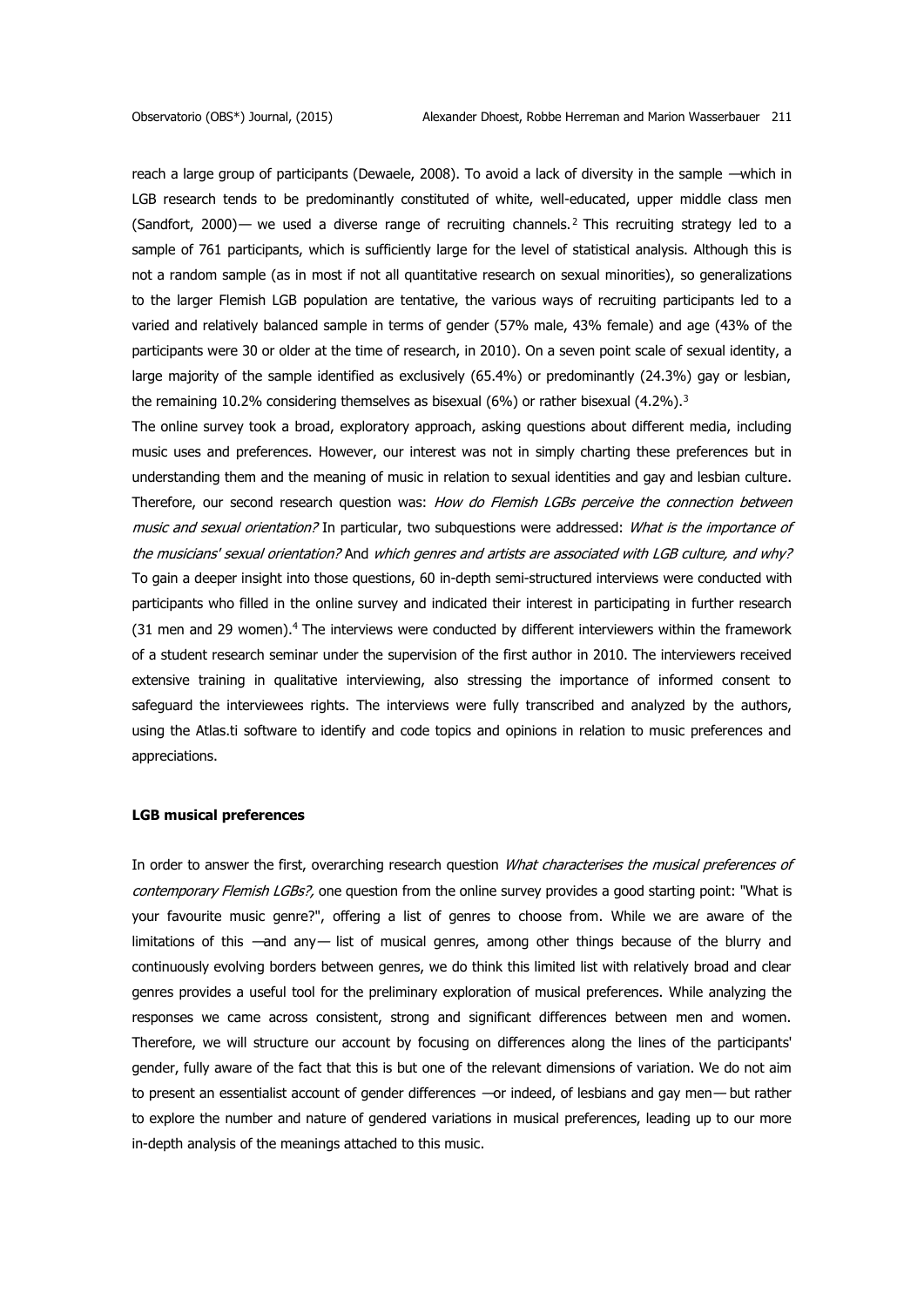|            | Men            | <b>Women</b> |  |
|------------|----------------|--------------|--|
| Top 50 pop | 47.3%<br>29.9% |              |  |
| Dance      | 19.1%<br>11.8% |              |  |
| R&B        | 3.8%           | 9.5%         |  |
| Hip hop    | 1.3%           | $0\%$        |  |
| Reggae     | $0.9\%$        | 2.7%         |  |
| Rock       | 12.9%          | 33.9%        |  |
| Punk       | 0.9%           | 1.4%         |  |
| Classic    | 10.3%          | 6.8%         |  |
| Jazz       | 3.5%           | 4.0%         |  |
| Total      | 100%           | 100%         |  |

Table 1: Favourite music genre.

(N=540; Chi square 55.798, df 8, p < 0.001)

As Table 1 shows, there are clear and significant gender differences in relation to the preferred music genre, most noticeably in relation to pop and dance music, which are more popular with men, and rock and R&B, which are more popular with women. This finding is echoed by the answer to several other music-related questions. For instance, when asked about their favourite radio station, men more often mention the pop-oriented Q-Music (21.5% as opposed to 14.5% among women), while women prefer the mostly rock-oriented and alternative Studio Brussel (34.6% as opposed to 26.6%).<sup>5</sup> As discussed above, these genres are usually associated with the opposite gender, as 'pop' is coded as rather feminine while 'rock' is coded as masculine.

The answers to these closed questions are further corroborated in an open question asking: "What is your favourite singer or band?" A wide variety of 344 names are mentioned, many by one person only, so although our analysis focuses on patterns, it is worth stressing from the outset that musical preferences present a wide individual variation. However, there are 40 artists who are mentioned by three people or more, even though each participant could only name one artist. We decided to take a closer look at these 'shared' musicians and their music to see to what extent they might be associated with lesbian and gay cultural meanings.

Among the male participants, 26 artists are mentioned by three people or more. In line with the abovementioned literature on the importance of female icons among gay men, several of the artists mentioned are known as 'divas'. While most of them (for instance Anni-Frid Lyngstad and Agnetha Fältskog (ABBA), Celine Dion, Tina Turner, Beyoncé and the Flemish singer Natalia) are renowned because of their vocal qualities, some of them (like Madonna, Britney Spears, P!nk, the Icelandic singer Björk, the 'French Madonna' Mylène Farmer, the Irish Róisín Murphy and above all Lady Gaga) also gained fame because of their extravagant, 'camp' appearances and/or the performative use of (homo)sexuality at public events, concerts or in video clips. However, it is important to note that not all the artists mentioned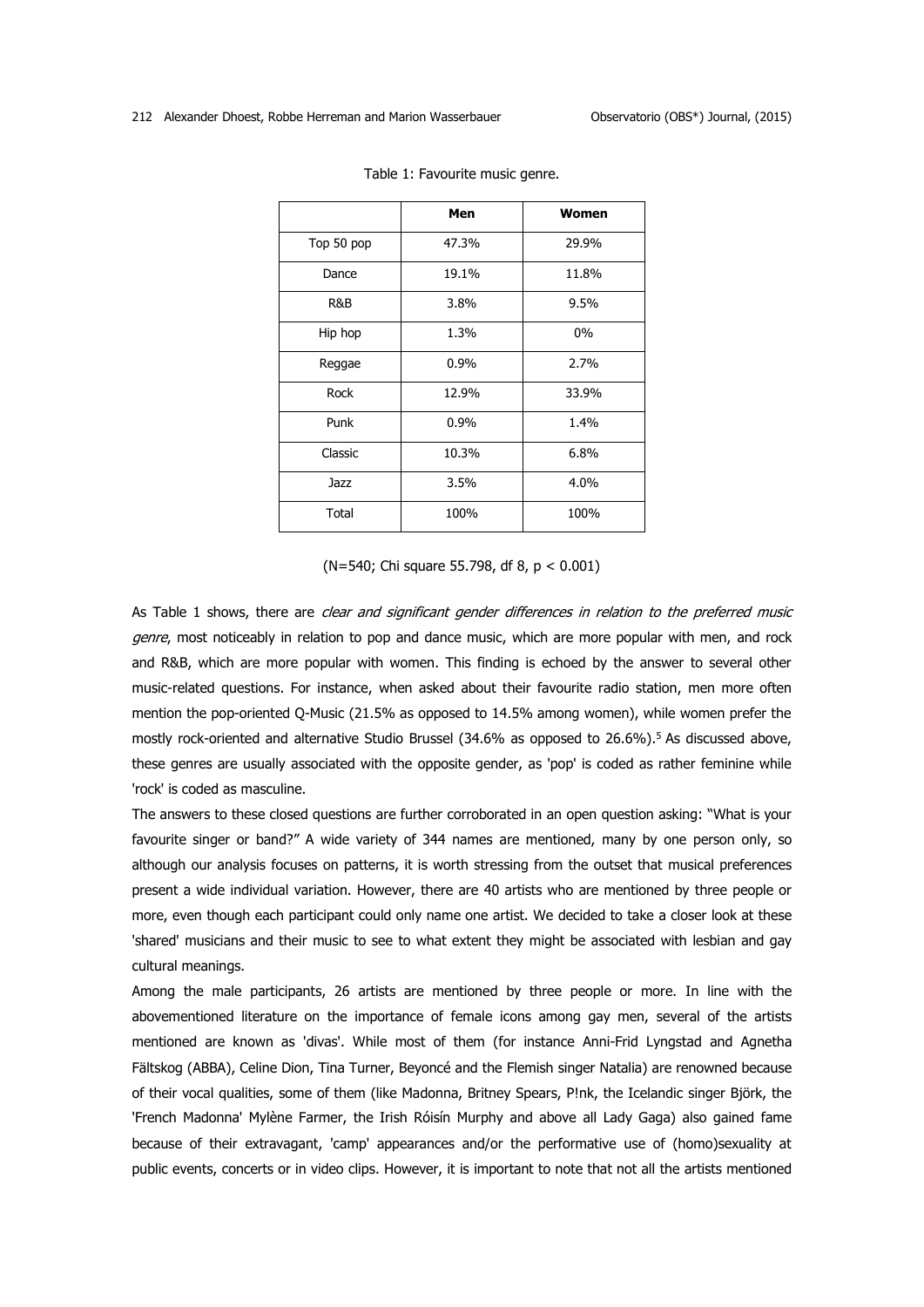by several gay men have a clear affiliation with lesbian and gay culture, for example bands like U2 and Coldplay or solo artists like Johnny Cash and Tom Waits.

Similar results can be found among the musical preferences of lesbian and bisexual women. Yet, the list of favourite artists shared by three or more female participants consists of only 14 names (as opposed to 26 among the men). This lower number of shared preferred artists might suggest a higher diversity in the female participants' music preference. Six of these artists also appear in the men's list: P!nk, Sarah Bettens (both a solo artist and the lead singer of the Flemish rock band K's Choice), Madonna, Natalia, ABBA and the Belgian dance formation Milk Inc. Here, too, female solo artists predominate (7 out of 9), but the emphasis is on a different kind of artists, which could be described as strong, independent women. Perhaps the top 5 among men and women is best suited to illustrate this difference (see Table 2).

| Men                   |    | Women          |   |
|-----------------------|----|----------------|---|
| Madonna               | 15 | Anouk          | g |
| <b>Britney Spears</b> | 12 | Tegan and Sara |   |
| <b>ABBA</b>           | g  | P!nk           | 8 |
| Natalia               | 9  | Sarah Bettens  | 8 |
| Sigur Rós             |    | Madonna        | 6 |

Table 2: Top 5 of favourite singers and groups (number of mentions).

While the male top 5 contains two international (Madonna, Britney) and one national diva (Natalia), plus a band closely associated with 'camp' gay culture (ABBA) and a band with a gay lead singer (Sigur Rós), the female top 5 contains only female artists, all with a strong and/or independent image. Some are known as strong personalities, like the Dutch rock singer Anouk, pop rock diva P!nk and the 'Queen of pop' Madonna. Others, like the lesbian singer-songwriters Tegan and Sara and the lesbian rock singer Sarah Bettens, can rather be described as independent 'Do-It-Yourself' musicians. Female performers dominate in both lists, but despite the overlaps there is a different emphasis corresponding to the overall male preference for pop and the female preference for rock. The historical tendencies of subverting heteronormative gender norms through music within LGB subcultures seem to persist in these preferences: the glitter and glamour of divas and camp still seems to attract gays more than lesbians, while the latter still seem to prefer the self-made, independent woman image which was a major component of women's music from the 1970s.

In the interviews, the abovementioned divas and other icons were discussed more in-depth. For instance, Madonna is an interesting and important figure, appreciated by gay men as well as lesbians. Part of her status as an icon is linked to her openness towards sexual diversity. As mentioned by a few participants, Madonna has always supported her openly gay brother. Hanna (f, 21) emphasizes her strong personality:

I am a huge fan of Madonna, and her fanbase is incredibly gay-based. I think this is probably part of what made me become a fan back in time. I like the fact that more and more stars come out of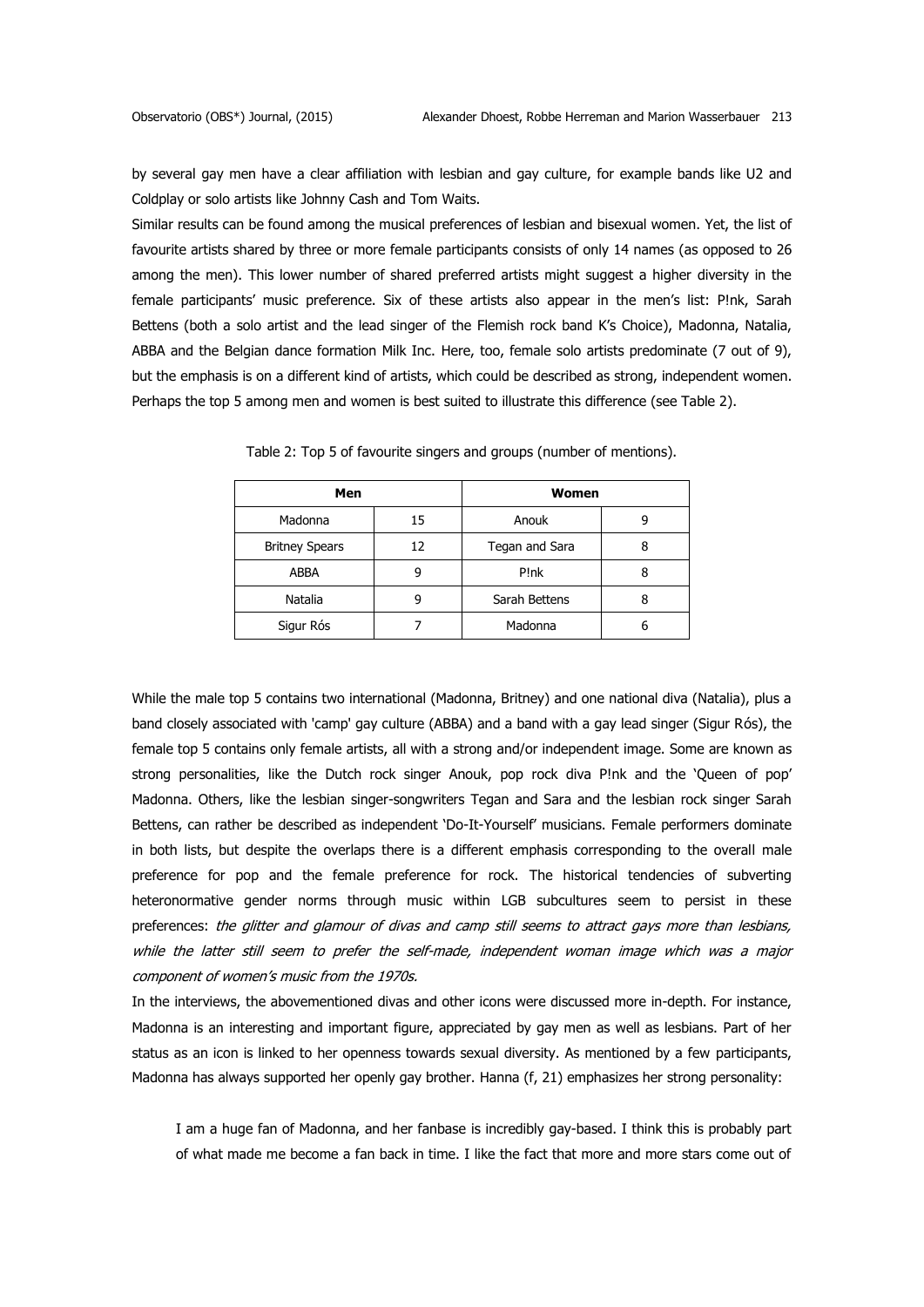the closet; they are a good example especially for young people who are in doubt about their sexual orientation.

Peter (m, 49) confirms this view: "Madonna is a very special lady to me. Really, she has created paths for us. Thanks to her homosexual brother, of course." Madonna is a good example of the great importance attached to certain artists as 'idols', who can play a role in the identity formation and self-acceptance of LGBs. Similarly, two lesbian Flemish artists are frequently named as the personal icon of male as well as female participants: Sarah Bettens, the lead singer of the former rock band K's Choice, and singersongwriter Yasmine, whose status as a beloved lesbian icon was reinforced after she sadly committed suicide in 2009. Several other female stars like Kylie Minogue, Britney Spears and Beyoncé were also discussed with the participants. While their music does not necessarily coincide with the personal musical preferences of many of the participants, it is clearly more appreciated by gay men than by lesbians.

Finally, in terms of cultural specificity it is telling (if not surprising) that most of the artists discussed are 'global', often American stars. Not only do the preferences we identified in Flanders correspond to international patterns, in particular in relation to the gay male predilection for divas; moreover, the actual artists which are mentioned by our Flemish participants are often international stars, suggesting the existence of LGB icons which are shared across borders –which, again, is not surprising in view of the broad appeal of these stars among the wider population.

### **LGB musicians**

So far, our findings on musical preferences rather descriptively yet empirically confirm the existence of the gay and lesbian musical tendencies discussed in the literature review. Unintentionally, our findings seem to confirm widely held stereotypes about gay and lesbian culture, at least on a surface level. However, our aim is to dig deeper and to better understand our LGB participants' appreciation for and attachment to such music. Moving on to our second research question: How do Flemish LGBs perceive the connection between music and sexual orientation?, we will start by exploring the importance of the musicians' sexual orientation. In the online survey, a closed question was asked about listening to music made by LGB artists or groups with LGB members. While 35.3% occasionally, 13.2% regularly and 5.1% often listen to such music, there is a clear and significant difference between men and women, the latter more often indicating that they regularly or often listen to music by LGB artists (25% as opposed to  $13.2\%$ ).<sup>6</sup>

The artists mentioned in the open question about favourite artists (which we discussed above) are also (but not significantly) more often lesbian, gay or bisexual among women than among men (21.8% as opposed to 17.8%). Taking a closer look at the list of 40 artists mentioned by three or more people, we find that among the male participants' favourites, four artists are openly gay or lesbian: Jón Þór Birgisson, the lead singer of the Islandic band Sigur Rós; Kele Okereke, the lead singer of the British band Bloc Party; George Michael; and Sarah Bettens. Madonna is said to be 'bisexual chic' or 'faux bisexual', having demonstrated homosexuality rather in a performative way on stage and in the media. Among the female participants' preferences, three musicians (the twins Tegan and Sara, and Sarah Bettens) are openly lesbian while one artist (Mika) is openly gay. David Bowie, like Madonna, can be considered to be 'bisexual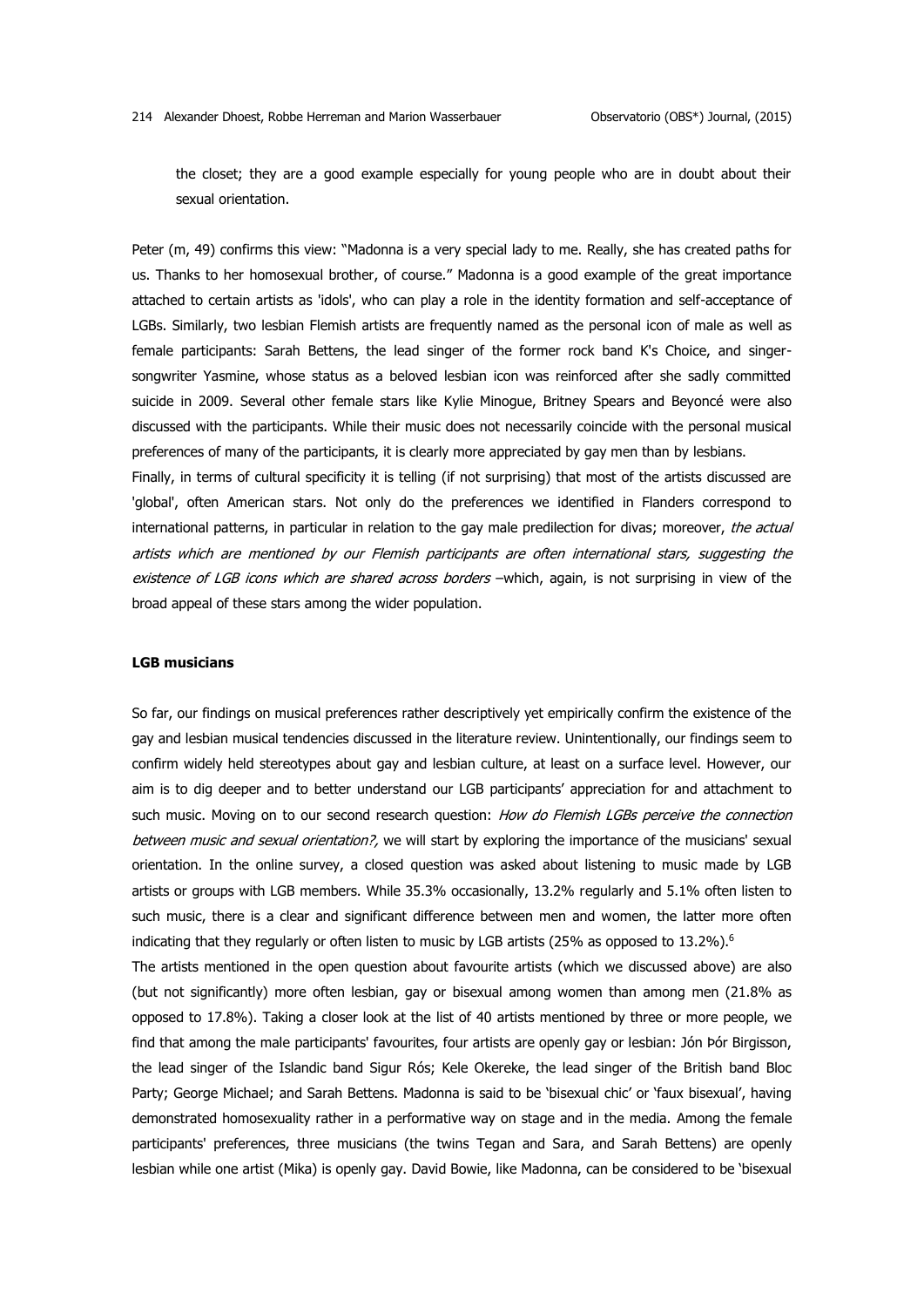chic'. The sexual orientation of P!nk has been subject to many rumors; she is sometimes claimed to be bisexual but has officially denied this. This relatively high number of openly LGB shared favourite artists, especially in the top 5, indicates a certain inclination of LGB audiences towards preferring LGB artists. Further discussion of this topic during the interviews sheds more light onto the importance of the artists' sexual orientation. Overall, the sexual orientation of artists is mostly seen as incidental or of secondary importance in relation to the actual music. Often, the sexual orientation of an artist is even unknown to the listener. However, various participants do indicate that knowing that their favourite artists are LGB is a 'nice extra'. For instance, answering whether the sexual orientation of an artist matters to him, Kevin (m, 30) specifies: "It is not at all important for me. However, I probably have more sympathy for them, unconsciously. But I don't generally get a kick out of it or search for [homosexual artists]." However, a small group (11 participants) indicates that they do consciously listen to music by LGB artists. Eight of them are female, which is in line with the overall quantitative tendency for female participants to show more interest in music made by lesbian artists. For instance, Kate (f, 44) states: "I mostly listen to lesbian music, if anything like that may be said to exist" and so does Manon (f, 46): "I do [listen to LGB music], especially if the artist is a lesbian." Laura (f, 21) confirms that the artists' openness towards and activism for sexual diversity can be a specific reason for listening to LGB musicians: "It plays a role, because Queen's front man Freddy Mercury is very open about it. It speaks to me. He also died of AIDS […] I admire him". As in the discussion about Madonna above, this quote bespeaks the deep investment in certain artists in relation to LGB issues and identification among our participants, across both genders.

## **LGB music**

As the previous section demonstrates, the sexual orientation of artists generally is not a key element in the music our participants prefer; it does, however, create a certain connection and it seems to contribute to the establishment of a canon of 'LGB music' - that is: music perceived to be connected to LGB culture. To better understand the evaluation of such 'LGB music', we discussed the topic with our participants. To start with, the question was asked whether they thought 'qay' or 'LGB' music exists.<sup>7</sup> While about a quarter of the participants who gave their opinion on this matter think it does not exist, roughly half think it does, giving a wide range of enthusiastic to laconic answers. "Yes of course, most definitely!", Julie (f, 20) says. Carine (f, 21) specifies: "Well, yes, because you can feel that LGBs […] have a whole different music genre to themselves." A sense of the perception of specific music as part and parcel of the LGB community emerges from her answer. Strikingly, quite a few answers are self-contradictory, making negative statements but implicitly confirming the idea of LGB or gay music:

No, it doesn't really exist. But it is very characteristic. When you go out, you often hear 'hard' house or techno… and on the other hand, Madonna, ABBA and other artists of that genre are played. But I wouldn't say that this is real gay music… no. However, they do of course play it a lot. (Christian, m, 30)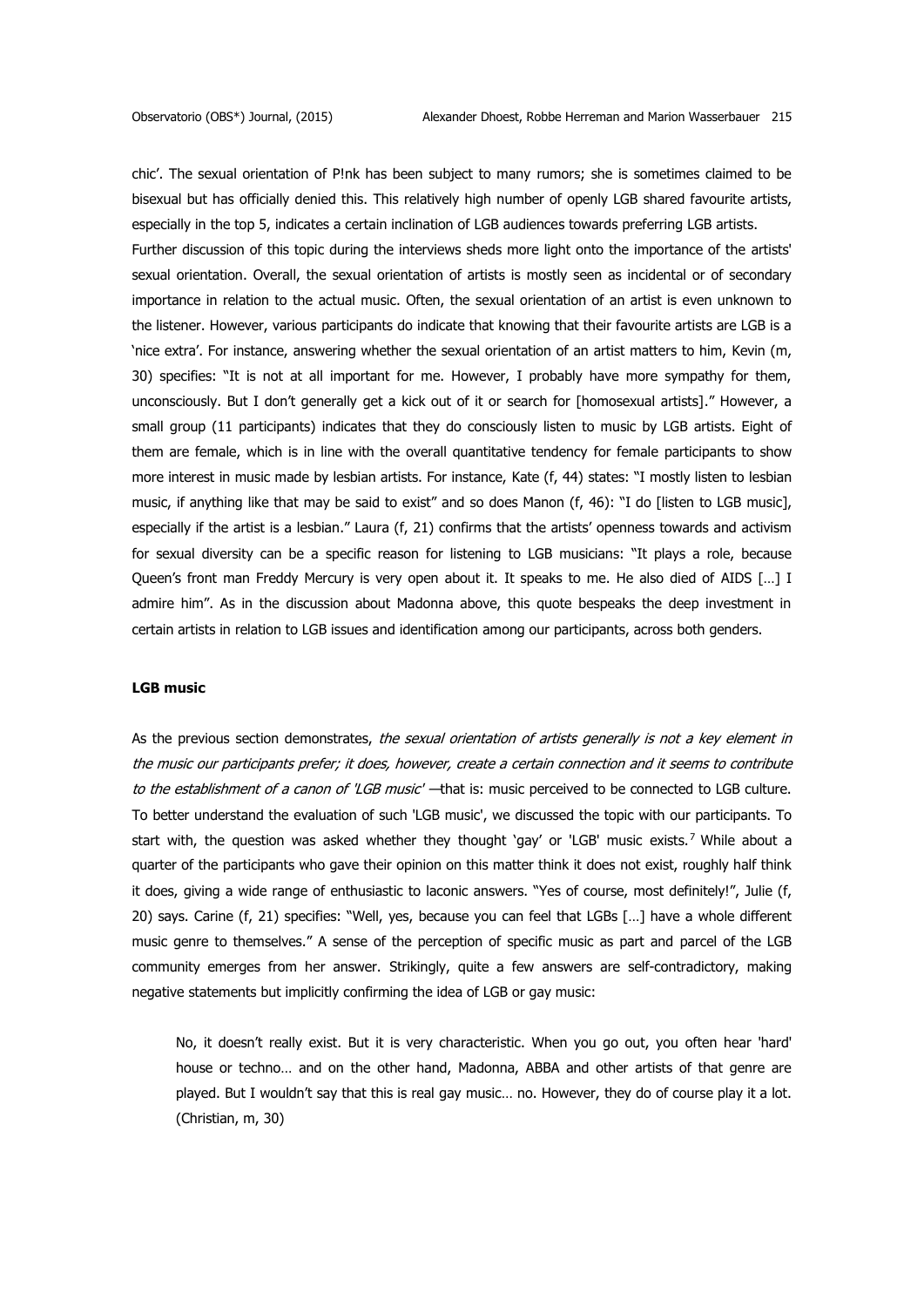Whether or not the participants believe in the existence of gay or LGB music, most of them immediately connect the concept to specific genres, styles and artists. In fact, most participants confirm widely held stereotypical views about LGB music, even if some clearly resist them. Disco and pop music are the most frequently mentioned genres, in comments like "If it exists, I think it is situated in commercial music" (Daniel, m, 24) and "[gay music is] all flamboyant pop, actually, and disco too" (Hanna, f, 21). The associations of both men and women include Kylie Minogue, Madonna, Beyoncé, disco, 'party music', glitter and glamour, camp, kitsch, tacky and commercial music. Several 'gay anthems' are mentioned, most notably It's raining men by the Weather Girls/Geri Halliwell, I will survive by Gloria Gaynor and Dancing Queen by ABBA. Bart (40, m) stands out as an avid music listener and outspoken fan of various divas:

I like to listen to music of the 1970s and '80s; I think it has got something to do with my age. And I'm quite a fan of ABBA and Tina Turner. […] I went to see her in concert twice this year […] and my sister will try to get tickets for Whitney Houston. […] We also went to see Natalia in concert.

Interestingly, many participants seem to connect LGB music with what has been established above as the favourite gay male genres pop and dance. Steven (20, m) summarizes: "Essentially it boils down to this: a beautiful woman who makes a good show, wears great glittery fancy dresses and has a jet set life - that is what gays find cool". These properties match one of the camp characteristics described above, namely the conscious yet affectionate parody of the traditionally feminine. Jennex (2013) makes a strong case for camp sensibility's ongoing importance, also for younger generations of gay men; and our interview participants seem to confirm the validity of this claim in the Flemish context.

Some female participants, however, have a very different idea of what LGB music is. For Eve (f, 37), for example, LGB-music refers to independent underground bands:

There are certain groups which focus on LGBs, but most of the time those are not very successful. [...] Sometimes there are small lesbian bands who write lesbian lyrics, and you encounter these things through ZiZo8 or other channels. […] They are very specific bands which don't exist very long, they have one or two songs and then disappear again.

The kind of music she describes fits into the genre of women's music, which is closely related to lesbian culture since the 1970s.

Repeatedly, gender comes to the fore as an important axis of differentiation, as many participants make a distinction between lesbian and gay music. For instance, Julie (f, 20) states:

I really think that my girlfriend listens to lesbian music. How can I explain this? I will give you some examples, because I can't explain it any other way. She listens to K's Choice, Tegan and Sara, Mira and Hannelore Bedert. That is really typical music to me, I don't know any LGB who doesn't listen to these things. All of my lesbian friends like Tegan and Sara and Mira, I don't know why. When we'd go out and they played some pop-dance songs and I'd ask my friends, what kind of music this is, they'd all say "this is faggot music". (Julie, f, 20)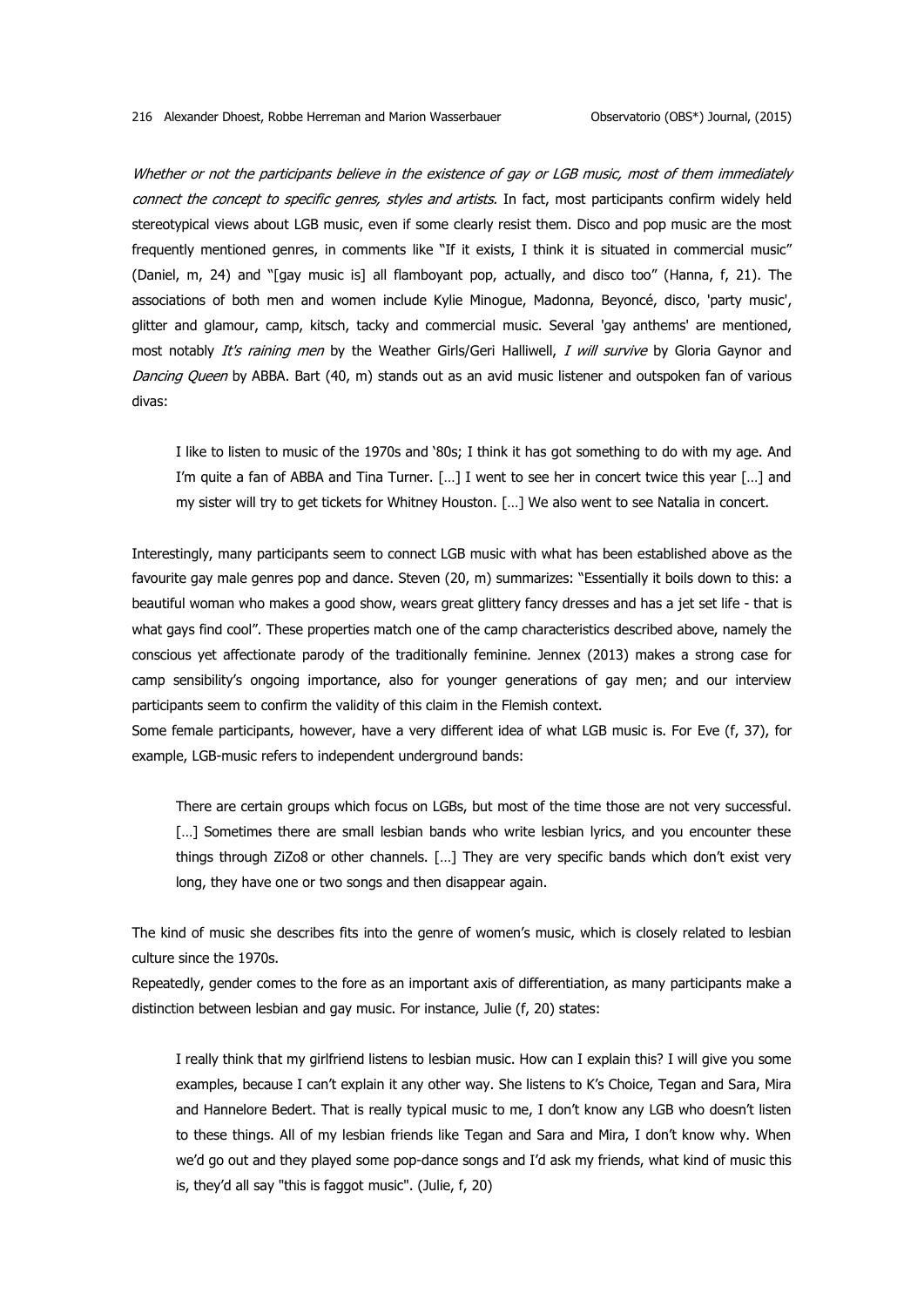While not (known to be) lesbian, Flemish singer-songwriters Mira and Hannelore Bedert do fit in the list of 'independent' female artists preferred by many female participants.

Another lesbian participant tries to explain what lesbian music means to her: "I'd say it's a bit calmer, like... singer-songwriters. I can't really name it" (Kristien, f, 21). The tendency to like strong and independent women, who are mostly active in rock and singer-songwriter genres, is clearly present in the interviews with female participants, as it was in the online survey. The visible aspect of artists displaying strength seems to play an important role in the musical preferences of lesbians: "[Lesbians prefer] the rougher kind of woman. Like P!nk, you wouldn't really call her very feminine, would you? I think appearance matters a lot [for lesbians]" (Carine, f, 21). Later, she reaffirms this, stating that lesbians prefer 'women with balls'. While not always clear to the participants, it seems that the music they like does provide them with role models and figures of identification, particularly in relation to gender expectations. These different views of what LGB music entails align with the earlier observed gender differences concerning favourite music genre.

These distinctive female and male preferences in music are connected to the *formation of separate yet* overlapping lesbian and gay communities and cultures. In lesbian circles, the shared knowledge and appreciation of particular artists like Beth Ditto, Sarah Bettens, P!nk and Tegan and Sara makes individuals part of the community, thus contributing to the creation of a separate lesbian collective identity as mentioned in the introduction. Yet many female participants also enjoy 'gay' camp, kitsch and pop, with most women mentioning some affiliation to pop music and divas, especially when going out in the LGB scene —hence stressing the *connection between this music and specific LGB-related locations and* settings. While most interviewees have a clear idea which music is (seen as) gay and/or lesbian, they struggle to pinpoint why this music is so successful with LGBs.

Many participants associate 'gay' music with letting one's hair down and partying, activities related to the abovementioned settings such as bars and discos. In the eyes of several participants, such music can also create a sense of community and safety: "With YMCA and similar things, people immediately respond to it: they create a certain bond. Anyone is allowed to let themselves go; it creates an atmosphere everyone feels good in" (Philip, m, 48). Often, connotations of a happy, free and peaceloving lifestyle are associated with gay music: "Essentially, gays will automatically like almost anything that is not aggressive. I have already noticed that: anything aggressive will not be received well [by a gay audience]" (George, m, 29). While the characteristics of music perceived as 'LGB music' as described by these participants closely correspond with the long-existing (sub)cultural codes within the LGB community as described above (for instance in relation to gender roles), it also clearly contributes to the creation of an affirmative context for LGB identification.

Although this music is clearly 'shared' —that is: known and associated with LGB culture— it is not necessarily liked by all: the very same genres and artists appear to have positive as well as negative connotations. One exemplary negative response shows that the interviewee thinks of this perceived gay or LGB music as "cheap, commercial junk, like Kylie Minogue" (Lorenz, m, 31). Although the music of this and other divas like Judy Garland, Gloria Gaynor or Celine Dion is not always appreciated in private, it is seen as a valuable part of LGB culture. For instance, when one female participant was asked whether she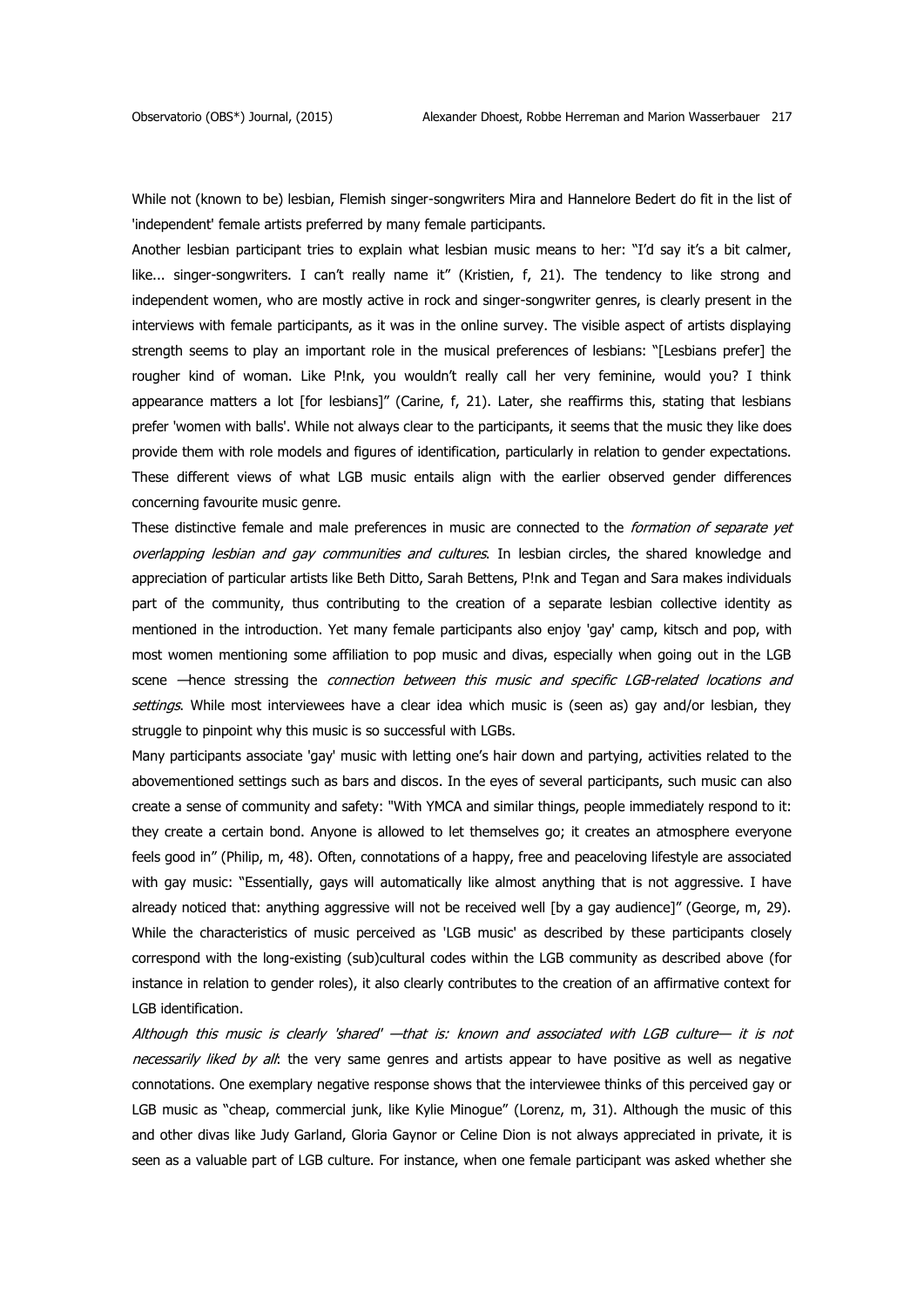liked pop and disco music in private as well, she answers: "I like that kind of music for a tacky party, but it's rather unlikely that I would play it for myself. It's fantastic music if you really want to let your hair down, but I wouldn't buy it myself" (Chloe, f, 23). The outstanding role of music within LGB communities is confirmed by such statements: in the context of LGB culture, subverting one's own taste parallels subverting heteronormative society. David (m, 19) summarizes these ambiguous feelings about the existence of LGB-music: "There are some genres which speak to a large group of gays. I'm thinking of disco and glamrock, for example, but not every gay man thinks that it is good music."

This and similar answers allude to a *general sense of music which is claimed and appropriated by LGB* culture: "What is gay music? Is it disco? [...] Judy Garland, is that gay music? We have claimed it, which is something else!" (Peter, m, 49). The idea of gay or LGB music as a social construct of the LGB community, although not always expressed in such clear terms, arises throughout the interviews. Male and female participants share this sense. For instance, Alice (f, 41) recognizes and at the same time nuances the notion of LGB music:

Typical gay music? Yes, everything disco, glitter and glamour and all that, yes. But I think that heterosexuals can also have a lot of fun with that kind of music and that they don't always associate [LGBs] with it. But you notice that there are certain people, certain artists and stars that are more appreciated by an LGB audience than others.

ABBA, as mentioned in the introduction, is a good case in point. Many confirm the perception that ABBA made gay music: "ABBA is so typically gay, isn't it. I think everybody can sing along" (Bastien, m, 37). Some participants first deny that ABBA is related to gays, but then link the band to gay parties: "It's not typically gay, but we adore it. Because they sing about love-related topics […] we can all relate to. […] Dancing Queen and such, that's fantastic. It's right, somehow, about gays. And it is very danceable" (Peter, m, 49). Other participants state that ABBA does not produce gay music but that their music is often perceived as such: "No, ABBA absolutely doesn't [make gay music]. It's what the people make of it. This has something to do with subculture and not with the music of ABBA as such" (Hilde, f, 39). Like Hilde, many participants connect the notion of LGB music to subculture and collective music consumption. In this sense, the appreciation of the music discussed throughout this article is at least partly an acquired taste. Its association with LGB culture is often based on joint consumption in social settings, which points to the importance of intermediaries such as DJs and party promotors who select and play this type of music.<sup>9</sup>

### **Conclusion**

As demonstrated in our overview of the academic literature on the topic, music has long been and still is an important part of lesbian and gay lives and cultures. Nevertheless, the actual musical preferences of lesbians and gays have not been empirically and systematically studied to date. In order to complement research focusing on a particular genre or subculture, we decided to explore a broad range of musical preferences amongst contemporary Flemish LGBs, combining quantitative and qualitative methods. To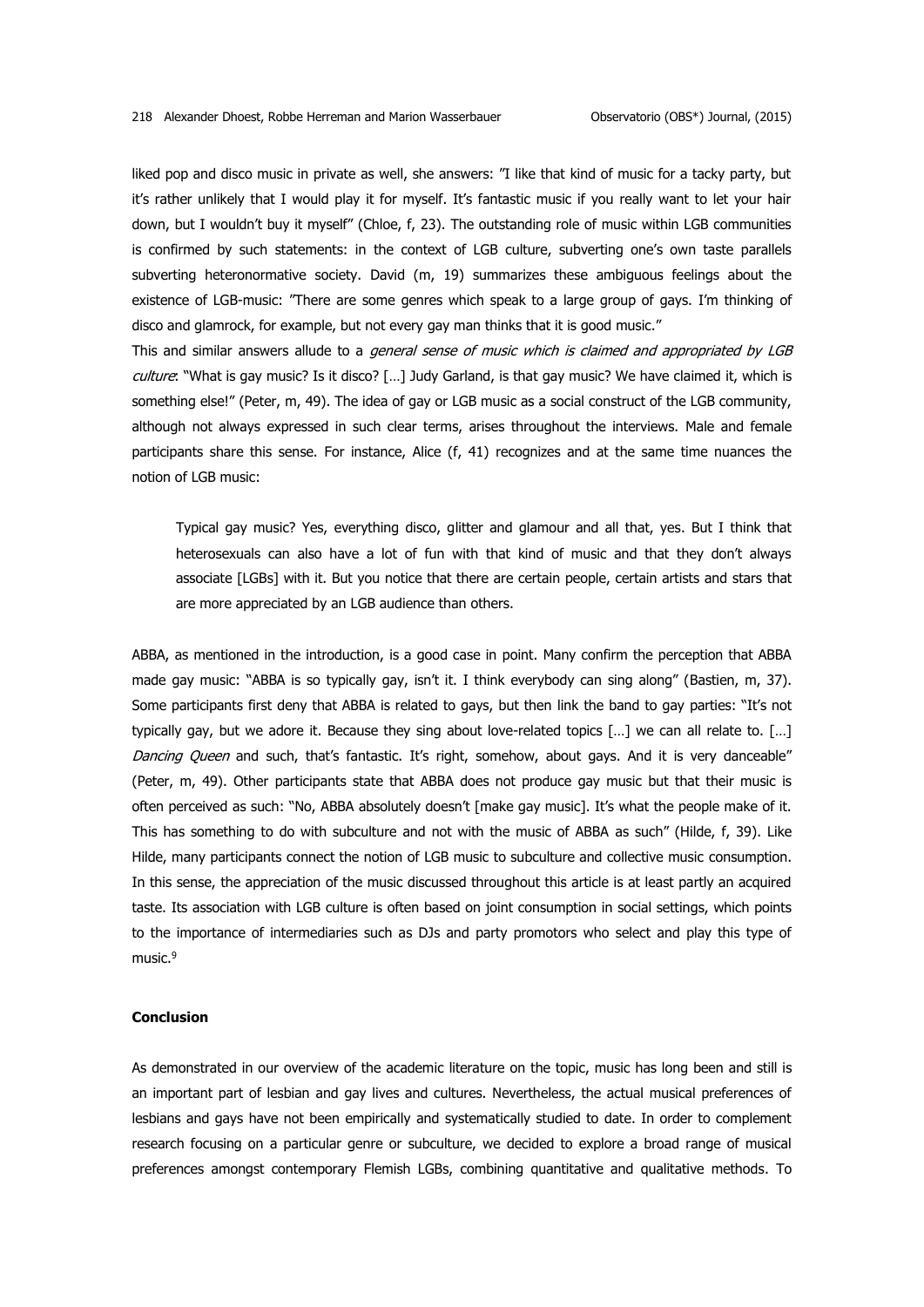answer our first research question, What characterizes the musical preferences of contemporary Flemish LGBs?, we primarily relied on the quantitative survey. Despite a lot of variation, a clear pattern arose: qay and bisexual men tend to prefer pop and dance music, while lesbian and bisexual women prefer rock. This pattern was confirmed in the subsequent qualitative interviews. Musical preferences turn out to vary strongly according to gender, as they do in the broader population, but in the opposite direction: our male participants tend to prefer music which is culturally coded as 'feminine' (pop, commercial, mainstream), while our female participants tend to prefer music coded as 'masculine' (rock, independent, alternative). The patterns we found very much confirm internationally observed insights into differences between lesbian and gay cultures. Moreover, many of the artists most mentioned by our participants are international stars, which suggests the existence of shared, 'global' LGB cultural icons.

Trying to get a better grasp on these findings, we addressed a second question, How do Flemish LGBs perceive the connection between music and sexual orientation? First, we explored the importance of the musicians' sexual orientation, which turned out to be a nice extra but not a key reason to listen to particular music. Nevertheless, for quite a few women lesbian artists had an extra appeal. Second, we further explored which genres and artists are associated with LGB culture, and why. Although not all participants agree that there is such a thing as 'gay' or 'LGB' music, most do have quite a clear image of particular genres and artists who are coded as lesbian and/or gay, and who are associated with LGB culture. Again, there is a clear distinction between a gay male culture associated with 'mainstream', popular dance music and divas, and a lesbian culture associated with independent, strong female rock stars and alternative singer-songwriters. Interestingly, the male and female participants agree on the central position of 'gay' disco and divas in LGB party culture, but in both groups some participants stress that this does not correspond with their personal musical preferences. Clearly, some music is appropriated by and perceived as part of a shared culture, allowing for collective identification but not necessarily coinciding with personal preferences. Heteronormative codes of masculinity and femininity, as well as their exaggeration or subversion (for instance in camp), play a key role in the cultural processes of musical signification and appropriation we observed.

Reflecting on these findings, we note that the continuities with older, international patterns discussed in the literature review are striking: music continues to play a key role as a shared point of identification, and there are still distinctive gendered musical cultures, despite overlaps and shared tastes (e.g. for Madonna as a strong diva). However, as indicated above, it is important to remember that in this account we only focus on the participants' gender, while other factors and variations (in terms of age, class, ethnicity etc.) are also important in understanding musical preferences among lesbians and gays. Further research is needed to disentangle the intersection of multiple individual and collective uses and meanings of music, as well as variations within and blurred lines between the gender groups which have been presented here as rather homogeneous. Similarly, much more could be said about the importance of the specific Flemish cultural and social context, going beyond our initial disclosure of patterns broadly corresponding to international findings. Finally, more in depth analysis of the specific importance and meanings of music in the varied lives of LGBT individuals is sorely needed.<sup>10</sup>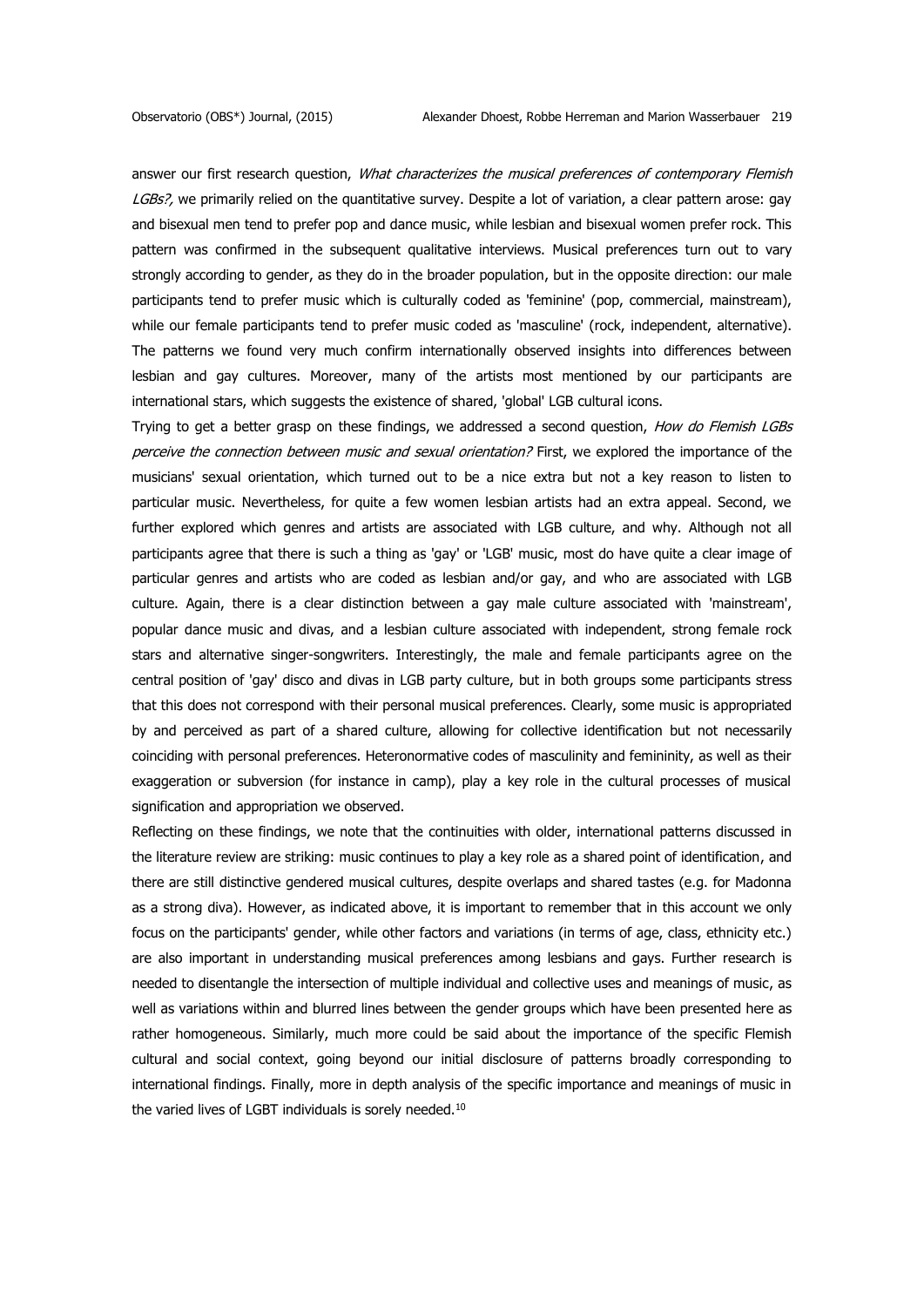### **References**

- Abeles, H.F. & Chung J.W. (1996). Responses to music. In D.A. Hodges (Ed.), Handbook of music psychology (2<sup>nd</sup> ed.) (pp. 285-342). San Antonio: IMR Press.
- Amico, S. (2001). 'I want muscles': House music, homosexuality and masculine signification. Popular Music, 20(3), 359-378.
- Bayton, M. (1992). Out on the margins: feminism and the study of popular music. Women: A Cultural Review, 3(1), 51-59.
- Biddle, I. & Jarman-Ivens, F. (2007). Introduction: oh boy! Making masculinity in popular music. In F. Jarman-Ivens (Ed.), *Oh boy! Masculinities and popular music* (pp. 1-17). New York/London: Routledge.
- Booth, M. (2002). Campe-toi!: On the origins and definitions of camp. In F. Cleto (Ed.), Camp: Queer aesthetics and the performing subject: A reader (pp. 66-79). Ann Arbor: University of Michigan Press.
- Borghs, P. & Eeckhout, B. (2010). LGB rights in Belgium, 1999-2007: A historical survey of a velvet revolution. International Journal of Law, Policy and the Family, 24(1), 1-28.
- Brett, P., Wood, E., & Thomas, G.C. (Eds.) (1994). Queering the pitch: The new gay and lesbian musicology. New York: Routledge.
- Brett, P. & Wood, E. (2001). Gay and lesbian music. In The New Grove Dictionary of Music and Musicians (Vol. 9, pp. 597-608). London: Macmillan.
- Buckland, F. (2002). Club culture and queer world-making. Middletown: Wesleyan University Press.
- Chauncey, G. (1994). Gay New York: Gender, urban culture, and the making of the gay male world, 1890- 1940. New York: Basic Books.
- Christensen, P.G. & Peterson, J.B. (1988). Genre and gender in the structure of music preferences. Communication Research, 15(3), 282-301.
- Clifton, K. (2004). Queer hearing and the Madonna queen. In S. Fouz-Hernández & F. Jarman-Ivens (Eds.), Madonna's drowned worlds: New approaches to her cultural transformation, 1983-2003 (pp. 55-68). Aldershot: Ashgate Publishing Ltd.
- Cohan, S. (2005). *Incongruous entertainment: Camp, cultural value, and the MGM musical*. Durham: Duke University Press.
- Colley, A. (2008). Young people's musical taste: Relationship with gender and gender-related traits. Journal of applied social psychology, 38(8), 2039-2055.
- Davis, M., & Lapovsky Kennedy, E. (1986). Oral history and the study of sexuality in the lesbian community: Buffalo, New York, 1940-1960. Feminist Studies, 12(1), 7-26.
- Dewaele, A. (2008). De schoolloopbaan van holebi- en heterojongeren [The school career of LGB and straight youth]. Antwerpen: Steunpunt Gelijkekansenbeleid.
- d'Emilio, J. (1983). Capitalism and gay identity. In K.V. Hansen & A.I. Garey (Eds.), Families in the US: kinship and domestic politics (pp. 131-141). Philadelphia: Temple University Press.
- Dyer, R. (1998). In defense of Disco. In C.K. Creekmur & A. Doty (Eds.), Gay, lesbian, and queer essays on popular culture (pp. 407-415). Durham: Duke University Press.
- Dyer, R. (2002). The culture of queers. London: Routledge.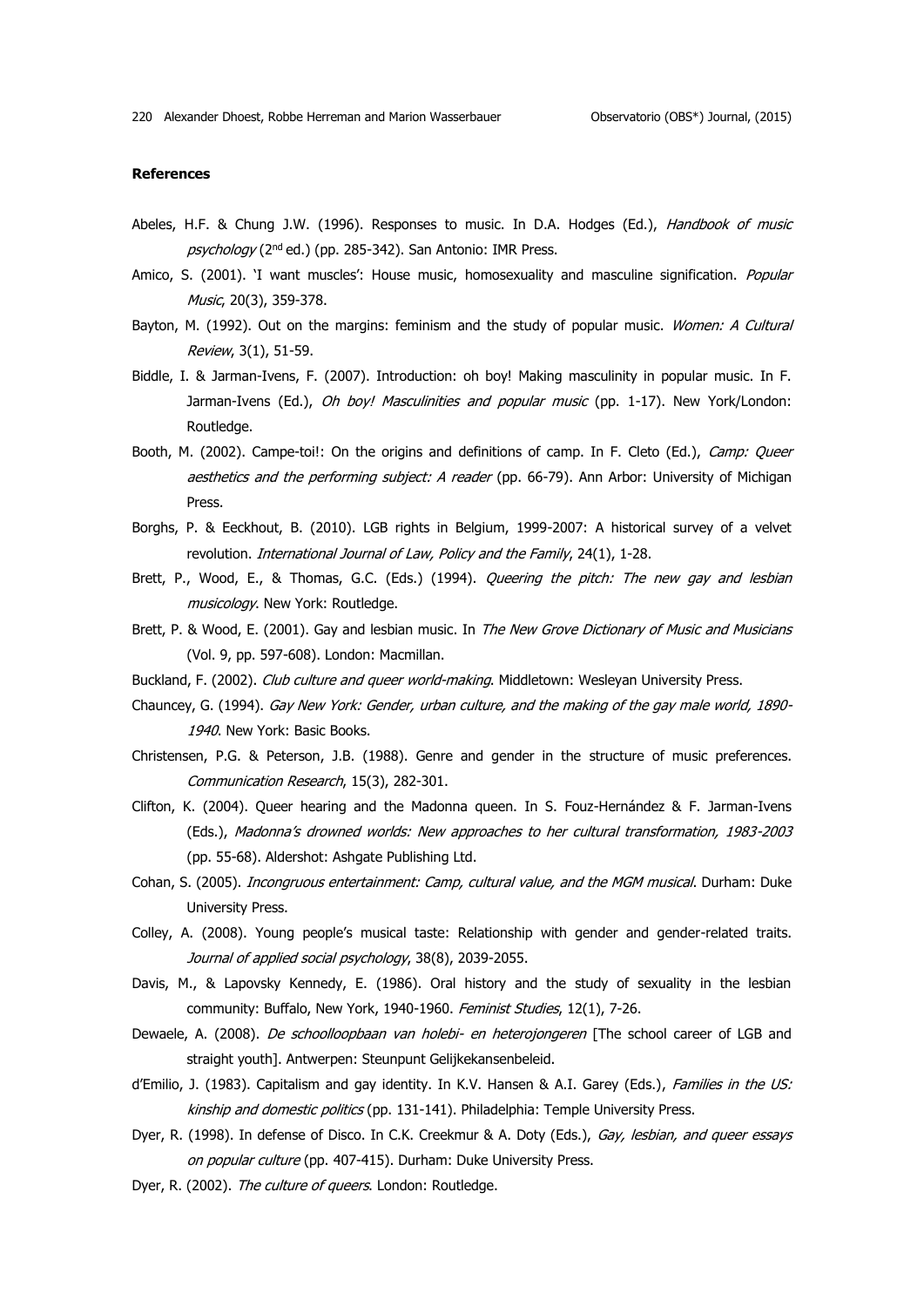- Eeckhout, B. (2011). Queer in Belgium: Ignorance, goodwill, compromise. In L. Downing & R. Gillett (Eds.), Queer in Europe: Contemporary case studies (pp. 11-24). Farnham: Ashqate Publishing Ltd.
- Farmer, B. (2005). The fabulous sublimity of gay diva worship. Camera Obscura, 20(2), 165-195.
- Fouz-Hernández, S. & Jarman-Ivens, F. (Eds.) (2004). Madonna's drowned worlds: New approaches to her cultural transformation, 1983-2003. Aldershot: Ashgate Publishing Ltd.
- Frith, S. & McRobbie, A. (1978). Rock and sexuality. In S. Frith & A. Goodwin (Eds.), On record: Rock, pop and the written word (1990) (pp. 317-332). London: Routledge.
- Hargreaves, D.J. & North, A.C. (1999). Music and adolescent identity. Music Education Research, 1(1), 75-92.
- Hargreaves, D.J., North, A.C., & Tarrant, M. (2006). The development of musical preference and taste in childhood and adolescence. In G. McPherson (Ed.) The child as musician: A handbook of musical development (pp. 135-154). Oxford: Oxford University Press.
- Haslop, C., Hill, H., & Schmidt R.A. (1998). The gay lifestyle: Spaces for a subculture of consumption. Marketing Intelligence & Planning, 16(5), 318-326.
- Hellinck, B. (2004). Peter Pan. Uitgaan in de jaren '50 en '60. Het ondraaglijk besef: Nieuwsbrief van het Fonds Suzan Daniel, 10, 24-26.
- Hellinck, B. (2007). Over integratie en confrontatie: Ontwikkelingen in de homo- en lesbiennebeweging [About integration and confrontation: Developments in the gay and lesbian movement]. BEG-CHTP, 18, 109-130.
- Hepper, P.G. & Shahidullah, S. (1994). The beginnings of mind-evidence from the behaviour of the fetus. Journal of reproductive and infant psychology, 12(3), 143-154.
- Horn, K. (2012). Camping with the stars: Queer performativity, pop intertextuality, and camp in the pop art of Lady Gaga. Current Objectives of Postgraduate American Studies, 11. Retrieved from <http://copas.uni-regensburg.de/article/view/131/155>
- Irvine, J.M. (1994). A place in the rainbow: Theorizing lesbian and gay culture. Sociological Theory, 12(2), 232-248.
- Jang, S. M., & Lee, H. (2014). When pop music meets a political ssue: Examining ow "Born This Way" influences attitudes toward gays and gay rights policies. Journal of Broadcasting & Electronic Media, 58(1), 114-130.
- Jennex, C. (2013). Diva worship and the sonic search for queer utopia. Popular Music and Society, 36(3), 343-359.
- Jennings, R. (2006). The Gateways Club and the emergence of a post-second world war lesbian subculture. Social History, 31(2), 206-225.
- Katz-Gerro, T. (1999). Cultural consumption and social stratification: Leisure activities, musical tastes, and social location. Sociological perspectives, 42, 627-646.
- Kourtova, P. (2012). Imitation and controversy: Performing (trans)sexuality in post-communist Bulgaria. In F. Attwood, V. Campbell, I.Q. Hunter & S. Lockyer (Eds.), Controversial images: Media representations on the edge (pp. 52-66). Houndmills, Basingstoke, Hampshire: Palgrave Macmillan.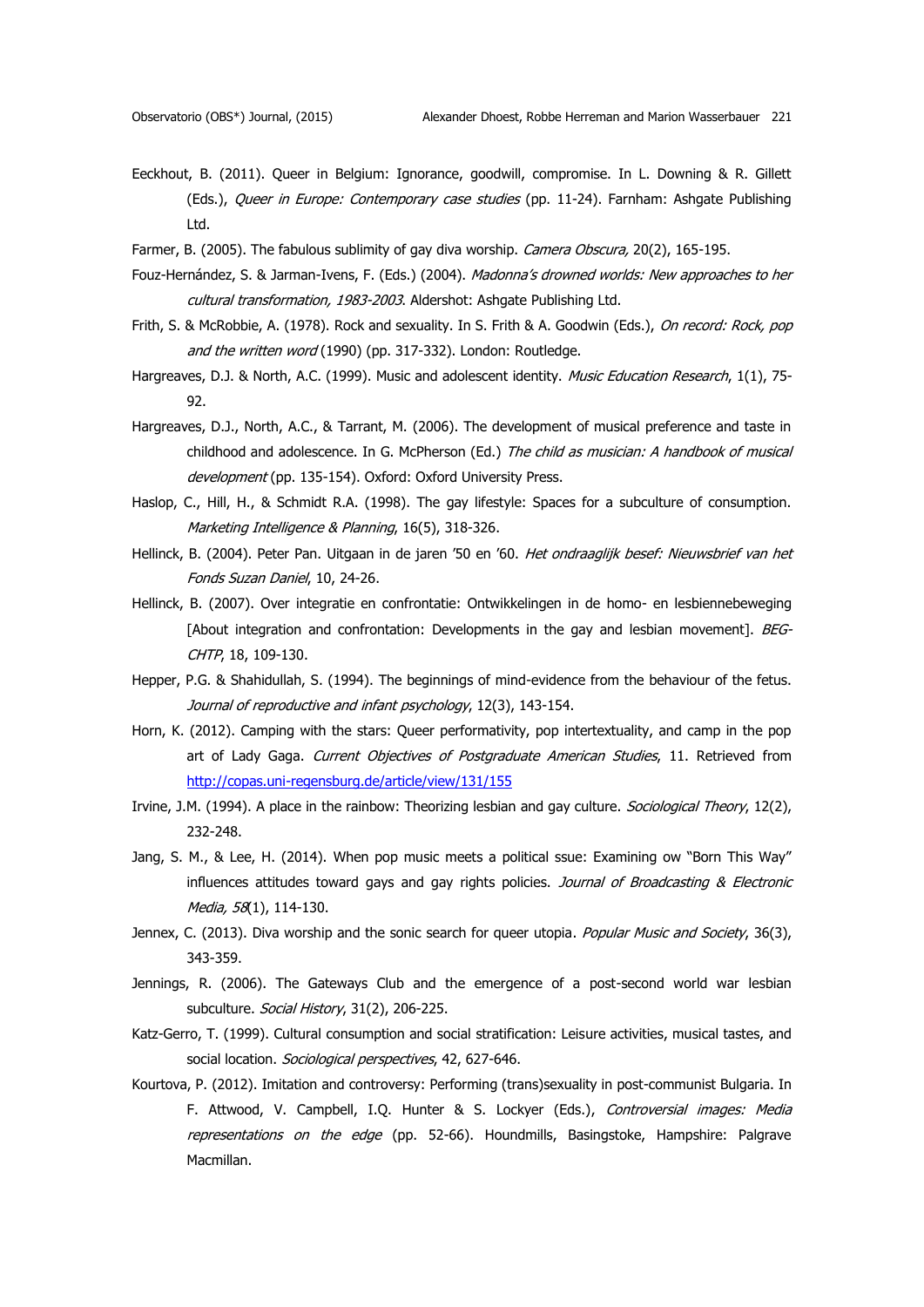- Lamont, A. & Greasley, A. (2009). Musical preferences. In S. Hallam, I. Cross, & M. Thaut (Eds.), The Oxford Handbook of Music Psychology (pp. 160-168). Oxford: Oxford University Press.
- Lareau, A. (2005). Lavender songs: Undermining gender in Weimar cabaret and beyond. Popular Music and Society, 28(2), 15-33.
- Lemish, D. (2004). 'My kind of campfire': The Eurovision Song Contest and Israeli gay men. Popular Communication, 2(1), 41-63.
- Leibetseder, D. (2012). Queer tracks: Subversive strategies in rock and pop music. Farnham: Ashgate Publishing Ltd.
- Lont, C.M. (1992). Women's Music: No longer a small private party. In R. Garofalo (Ed.), Rockin' the boat: Mass music and mass movements (pp. 241-254). Cambridge: South End Press.
- Mark, N. (1998). Birds of a feather sing together. Social Forces, 77(2), 453-485.
- Moore, C. (2001). Sunshine and rainbows: The development of gay and lesbian culture in Queensland. Queensland: University of Queensland Press.
- Rentfrow, P.J. & McDonald J.A. (2010). Preference, personality, and emotion. In P.N. Juslin & J. Sloboda (Eds.), Handbook of music and emotion: Theory, research, applications (pp. 669-695). Oxford: Oxford University Press.
- Rodnitzky, J.L. (1999). Feminist Phoenix: The rise and fall of a feminist counterculture. Westport: Praeger Publishers.
- Ross, A. (2002). Uses of camp. In F. Cleto (Ed.), Camp: Queer aesthetics and the performing subject: A reader (pp. 53-55). Ann Arbor: University of Michigan Press.
- Sandfort, T. (2000). Homosexuality, psychology, and gay and lesbian studies. In T. Sandfort, J. Schuyf, J. Duyvendak, & J. Weeks (Eds.), Lesbian and gay studies: An introductory, interdisciplinary approach (pp. 14-45). London: SAGE Publications Ltd.
- Singleton, B., Fricker, K., & Moreo, E. (2007). Performing the queer network. Fans and families at the Eurovision Song Contest. SQS, 2(7), 12-24.
- Taylor, J. (2012). Playing it queer: popular music, identity and queer world-making. Bern/New York: Peter Lang.
- Valentine, G. (1995). Creating transgressive space: The music of kd lang. Transactions of the Institute of British Geographers, New Series, 20(4), 474-485.
- Van Eijck, K. (2001). Social differentiation in musical taste patterns. Social Forces, 79(3), 1163-1184.

Whiteley, S. (2000). Women and popular music: Sexuality, identity and subjectivity. New York: Routledge.

Whiteley, S., & Rycenga, J. (Eds.) (2006). Queering the popular pitch. New York: Routledge.

### **Acknowledgements**

We would like to thank the students participating in the 2010 research seminar on 'LGB media, culture and identity' at the University of Antwerp for their help in conducting the interviews. We are also grateful to Leen De Wispelaere for her contributions to the analysis of the data.